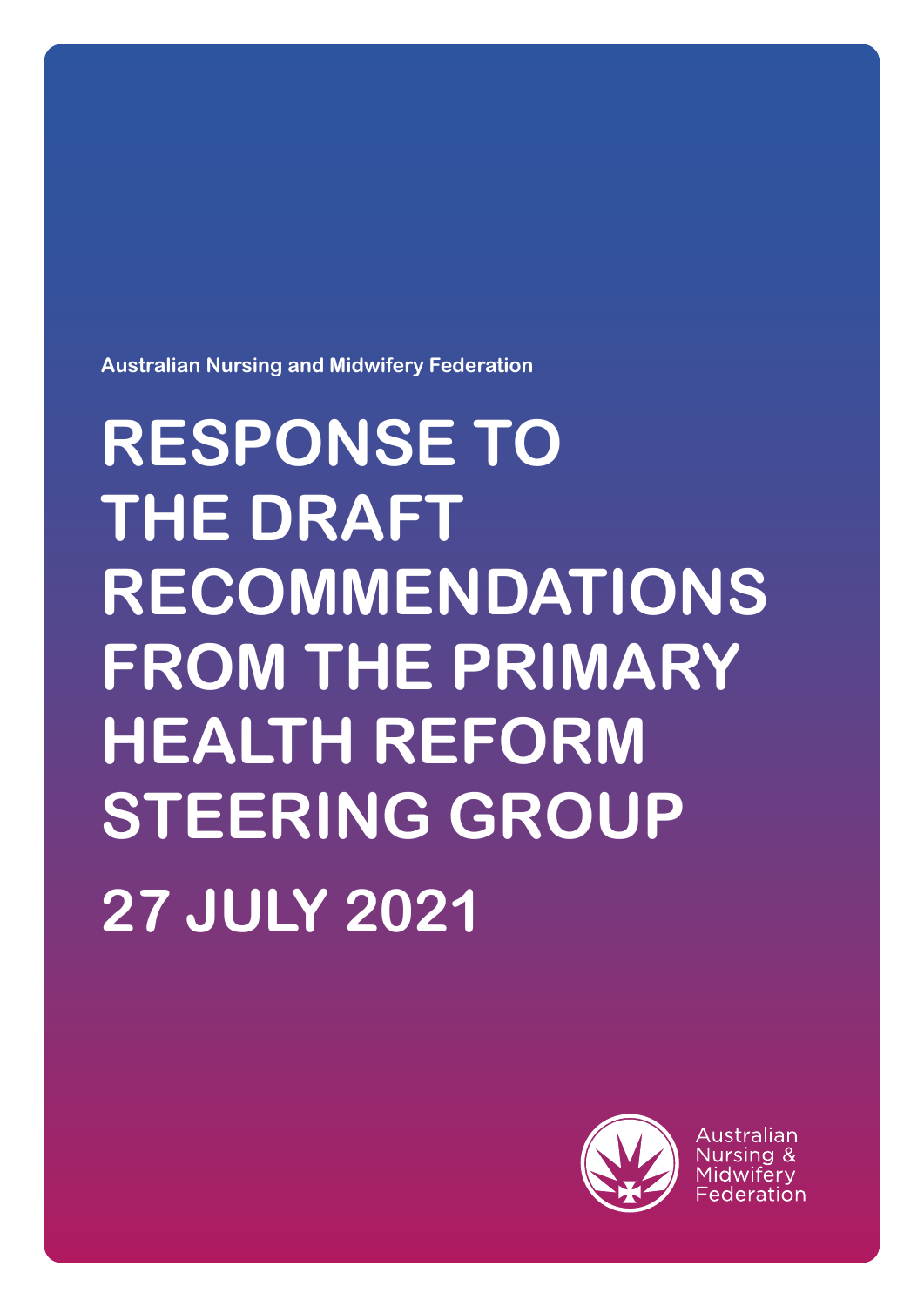

> **Annie Butler Federal Secretary**

**Lori-anne Sharp Assistant Federal Secretary**

**Australian Nursing and Midwifery Federation Level 1, 365 Queen Street, Melbourne VIC 3000 T: 03 9602 8500 F: 03 9602 8567 E: anmffederal@anmf.org.au W: www.anmf.org.au**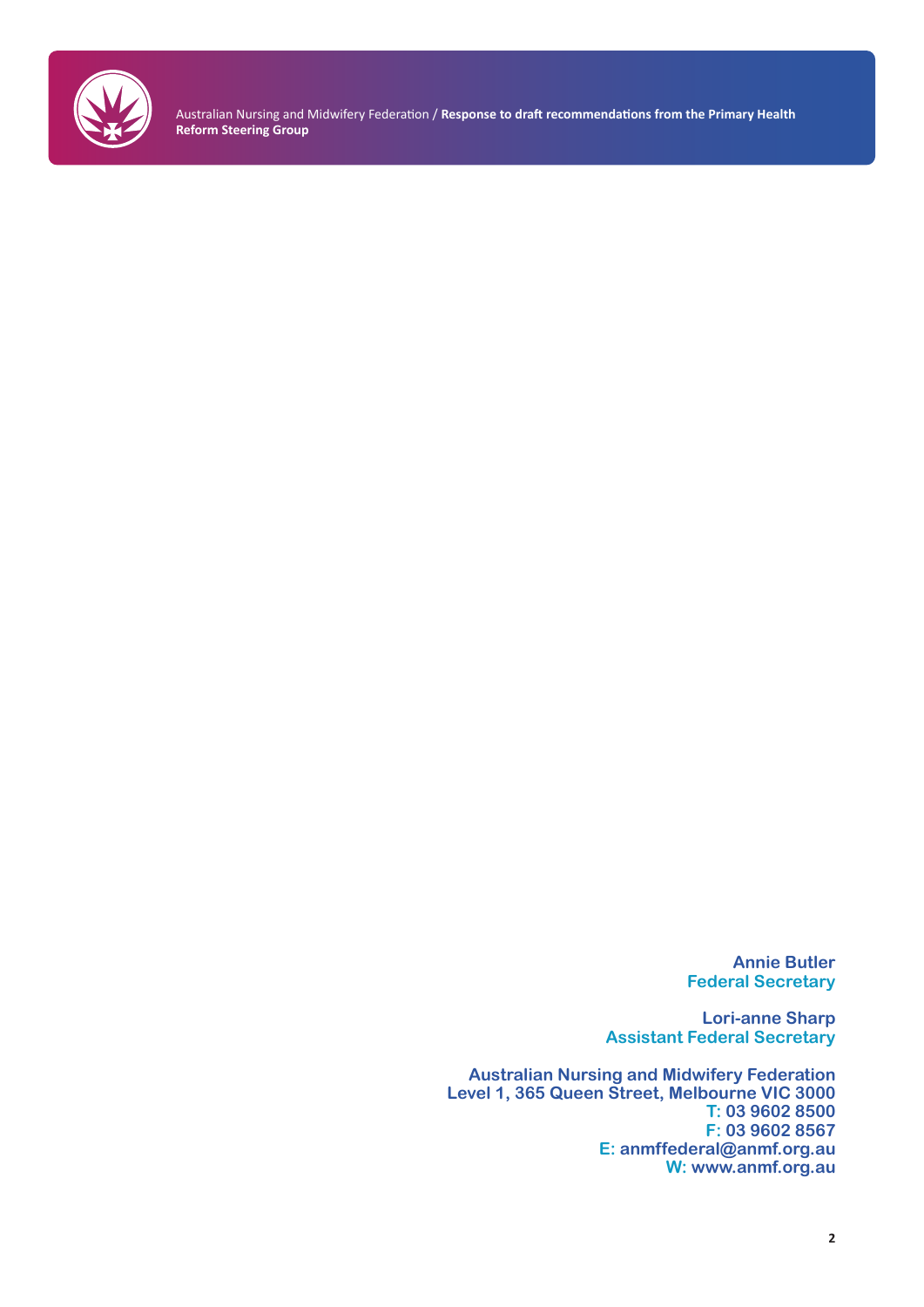

## **INTRODUCTION**

The Australian Nursing and Midwifery Federation (ANMF) is Australia's largest national union and professional nursing and midwifery organisation. In collaboration with the ANMF's eight state and territory branches, we represent the professional, industrial and political interests of more than 300,000 nurses, midwives and carers across the country.

Our members work in the public and private health, aged care and disability sectors across a wide variety of urban, rural and remote locations. We work with them to improve their ability to deliver safe and best practice care in each and every one of these settings, fulfil their professional goals and achieve a healthy work/life balance.

Our strong and growing membership and integrated role as both a professional and industrial organisation provide us with a complete understanding of all aspects of the nursing and midwifery professions and see us uniquely placed to defend and advance our professions.

Through our work with members we aim to strengthen the contribution of nursing and midwifery to improving Australia's health and aged care systems, and the health of our national and global communities.

The ANMF welcomes the opportunity to provide feedback on the draft recommendations from the

Primary Health Reform Steering Group for the Australian Government's Primary Health Care 10 Year Plan. Our members practice across all primary health care settings, including general practice, community care, schools, maternal family and child health, sexual health, correctional services, homeless outreach, and alcohol and other drug services. The ANMF is well placed to provide meaningful insight into the successes and challenges within the sector, and the draft content, structure and recommendations in the draft plan.

To streamline the ANMF's response, the first section will provide some general feedback and discuss recurring themes that pertain to several of the recommendations. This will be followed by recommendation-specific feedback that has not been covered in the first section.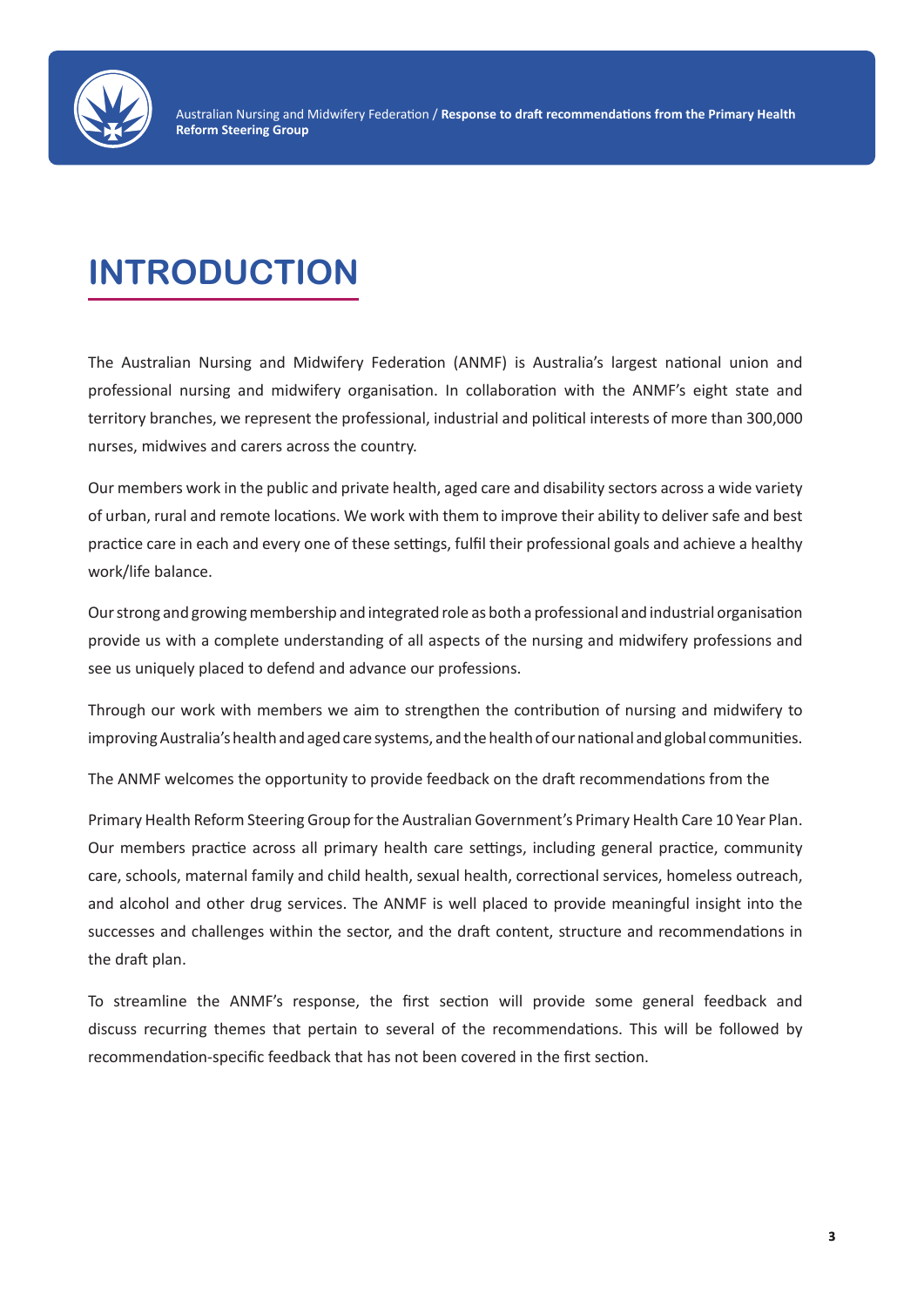

## **SECTION ONE**

Recommendation 9 (p. 26) identifies "*to drive and enable significant behavioural and structural change to occur…it will require standing against underlying resistance structurally embedded in the health system through its fragmented, siloed and hierarchical nature*". The ANMF agrees with this statement however would argue that the draft plan does not provide this leadership. A medical centric viewpoint of primary health care prevails and lack of vision for expanding consumer access to health practitioners educated and skilled to provide primary health care beyond general practitioners has not been fully realised in the proposed reform. This is unsurprising given the lack of nursing representation on the Primary Health Care Steering Group.

An example of this lack of vision is the status quo on gate keeping that exists for consumers to access additional Medicare-funded services only via medical practitioner referral. Access to nurses, midwives and allied health practitioners is an essential component of effective, equitable primary health care. Actions must be identified to review referral processes to allow nurse practitioners (NPs), midwives, and nurses working in general and primary care practices to refer to allied health practitioners directly without a medical practitioner intermediary. Such a simple initiative would reduce delay for consumers to receive treatment, contribute to more cohesive, coordinated care and avoid duplication of service provision.

This is further demonstrated in recommendation 7 (comprehensive preventive care) with a focus on actions targeted at general practitioners to the exclusion of other providers. NPs, nurses working in general practice, and midwives are educated and skilled in assessing determinants of health (modifiable and non-modifiable) and risk of disease, as well as planning and evaluating preventive care, however they are absent from this recommendation.

The ANMF also notes that the summary of work done in this area over the past decade (pp. 1-2) does not include the recent Australian Government consultation on the draft National Preventive Health Strategy. As referenced throughout the draft plan, particularly in the introduction and recommendation 7, though preventive and primary health are separate entities, there is substantial overlap in the providers, approaches and desired outcomes between these sectors. It then follows that those strategies which successfully address issues in one sector will translate to improved access, equity, and continuity of care in the other. The ANMF response to this draft plan is therefore consistent with the submission we made to the Preventive Health Strategy consultation.<sup>1</sup>

<sup>1.</sup> Australian Nursing and Midwifery Federation. (2021). ANMF Submission to the Australian Government Consultation on the Draft National Preventive Health Strategy https://anmf.org.au/documents/submissions/ANMF\_Submission\_to\_Draft\_National\_Preventive\_Health\_ Strategy\_19April2021.pdf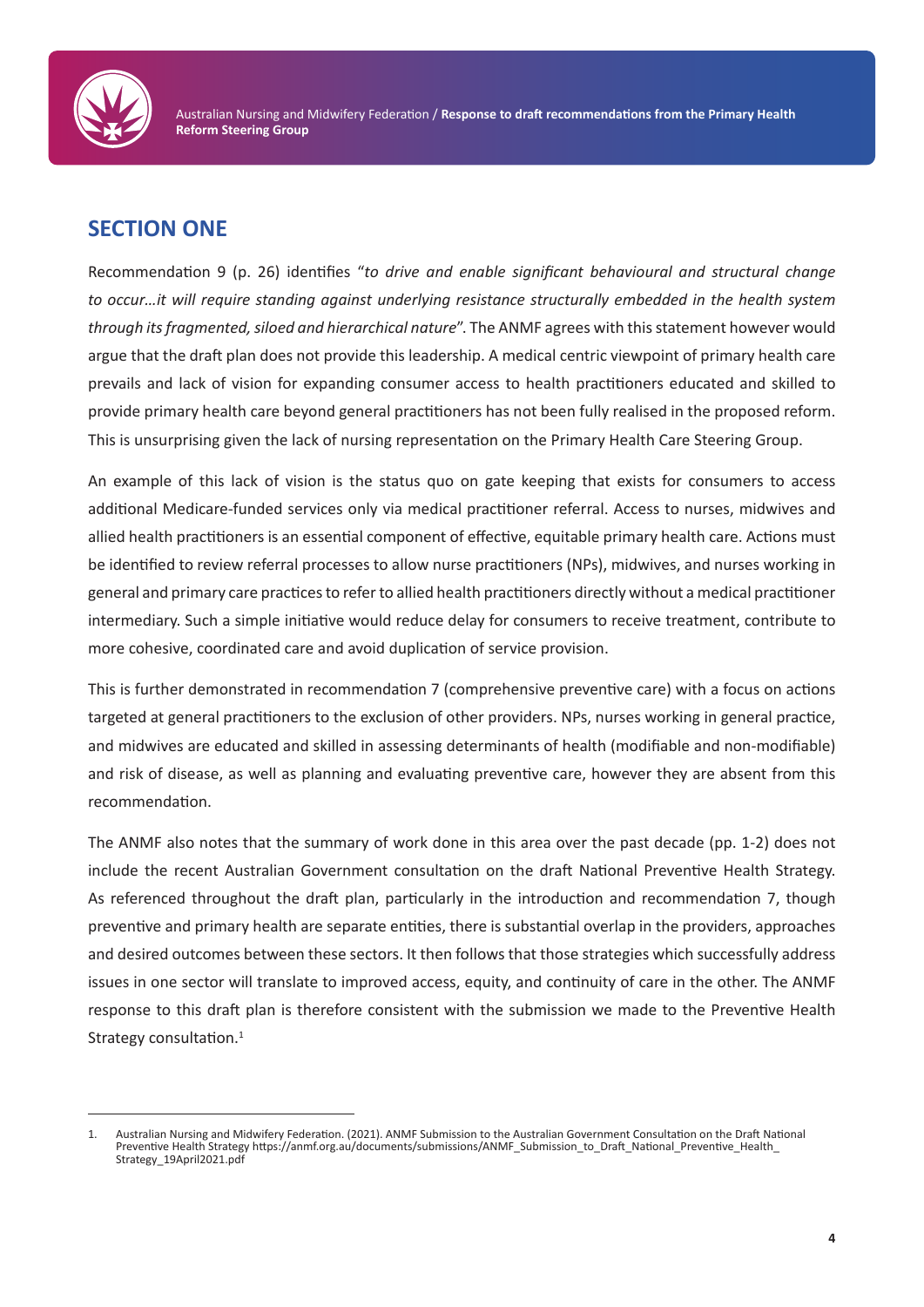

Reforms to primary health care policy must also extend beyond the health sector. Facilitating primary health care is not about making changes to the health sector alone. It is one thing for consumers to access primary health care that identifies they need to eat more healthily or walk more frequently but another for them to access healthy food free from marketing bias and misinformation or well maintained, well-lit paths for exercise. As with many areas of health, reform in non-health sectors will impact on the health of populations. Actions to address broader cross-sectorial determinants of health must also be identified in any reform to address the primary health of populations.

#### *Funding*

Equitable funding lies at the heart of primary health care and underpins an element of nearly all twenty of the recommendations to reform the sector.

Recommendation 3 identifies that funding must be innovative, flexible, responsive to community need, and look beyond the fee-for-service Medicare Benefits Schedule (MBS) model to offer greater flexibility and multidisciplinary care. Yet many other recommendations continue to focus on current models of funding where general practitioners remain the key providers of primary health care.

An example of this is in recommendation 2. Though this recommendation opens with '*Formalise and strengthen the relationship of individuals, families and carers with their chosen primary health care provider and practice*' (emphasis added), the recommendation references only general practitioners. Rather than centering medicine, this recommendation should also acknowledge the role NPs, nurses and midwives have in coordinating and providing primary health care.

Furthermore, the draft plan notes, unsurprisingly, that primary health care is often fragmented. While funding is not the sole issue, this is in part due to reliance on a Medicare model that prioritises directly measurable interventions for acute health issues that present discretely. This funding model also incentivizes waiting for and addressing illness, rather than promoting wellness to avoid chronic conditions. Better health care and longer life expectancies mean the quality of life of many people in Australia is more affected by chronic, complex, interconnected issues that require holistic approaches and funding models need to reflect this.

The ANMF supports the premise of recommendation 3 and welcomes the development of innovative funding models that focus on holistic, person-centred primary health care, not on the provider or single aspect of health/ill-health. However, this will require additional dedicated funds. The ANMF does not support the redirection of much needed hospital-based funding, as identified in action 3.1.4, to meet this need.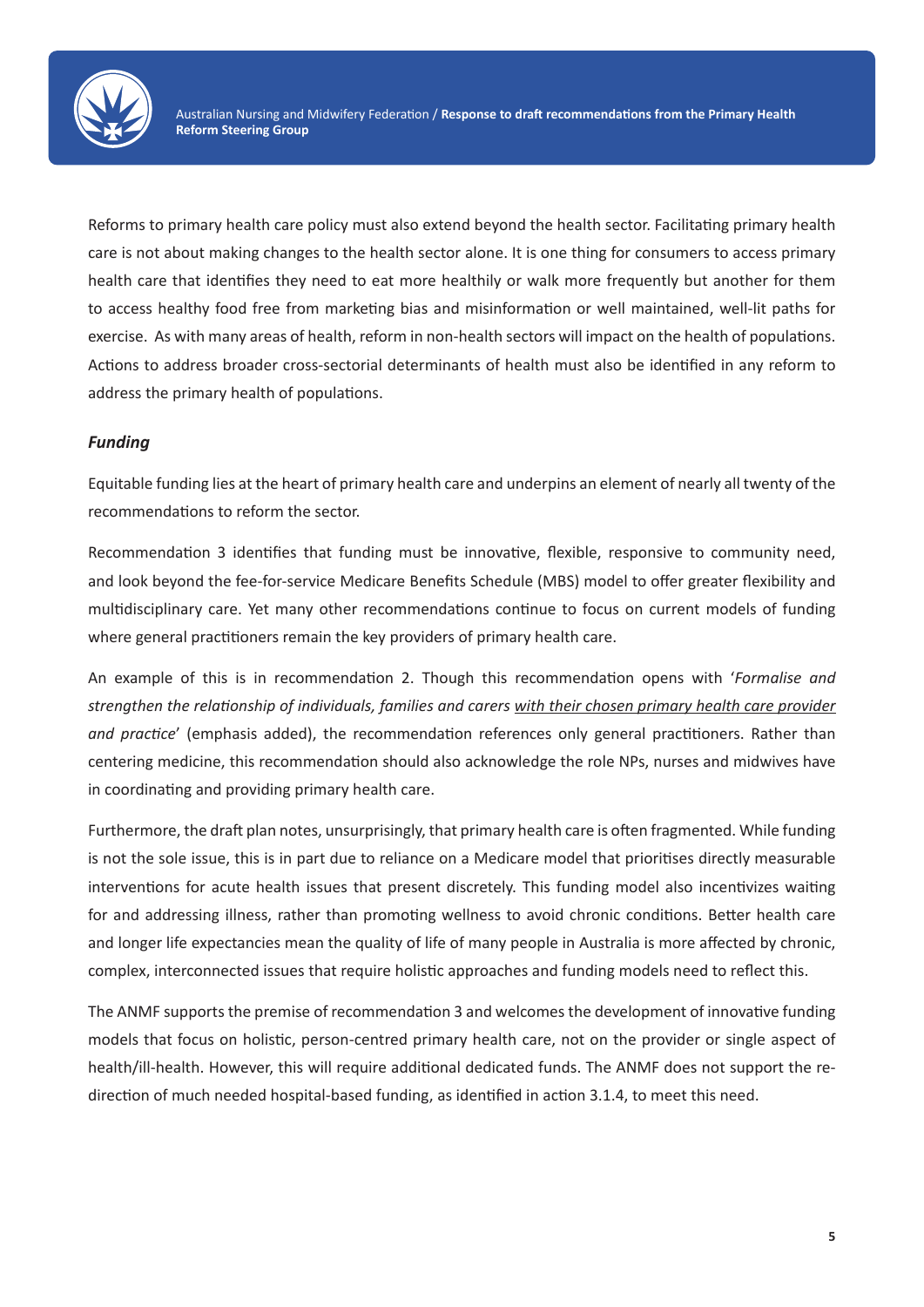

#### *Utilisation of nurses, midwives and nurse practitioners*

Nurses and midwives provide primary health care through a range of community and home-based services across the life cycle. Principles of primary health care closely mirror those underpinning the fundamental holistic philosophy which guides nursing and midwifery practice. Whilst a standalone recommendation (recommendation 12) to incorporate the nursing and midwifery workforce into primary health care reform is welcomed, as highlighted above it should also be noted that the contribution of nurses and midwives to the primary health care system is not well integrated or acknowledged throughout many of the other recommendations. This is despite these professions remaining the backbone of the primary health care workforce.

Recommendation 12 must include an action that identifies the significant role nurses and midwives have in leading the structural changes to the primary health care system that are called for in recommendation 9. Nurses and midwives are often limited in practicing to their full scope due to inadequate funding and outdated hierarchical structures. They must be supported to do so in primary health care through reform to funding models, organisational structures and policies to authorise/support practice as well as strengthened pathways for career progression. Specifically, recommendations 1, 2, 6, 7, 9, 10 and 11 can be enhanced by actions that develop funding and care models and assign funding to pathways to support nurses, midwives and allied health practitioners to act as a consumer's chosen primary health care provider, work to their full scope of practice, and genuinely shift the emphasis from medical practitioners as the principal providers of primary health care to other disciplines.

#### *Nurse Practitioners*

The ANMF recommends that the draft plan more fully include and acknowledge the role of NPs in primary health care. NP roles were introduced in Australia more than 30 years ago with a range of objectives including improved access to health care services via a flexible, innovative, integrated care strategy, and increased continuity of nursing care at an advanced practice level.<sup>2</sup>

Disappointingly, the MBS Review Taskforce chose to disregard the fourteen recommendations made in the expert Nurse Practitioner Working Group Report. This report clearly articulated a number of strategies that would have aided increased utilisation of NPs across the health sector, including in primary health care. Utilisation of NPs offers clinical, economic and public health benefits including but not limited to increased access for people, increased choice of care provider, and improved continuity, coordination of care and case management as well as avoiding duplication and fragmentation of care. These benefits are not being realised and the proposed reform described in the draft plan will continue to utilise this workforce poorly.

<sup>2.</sup> Desborough, J. (2012). How nurse practitioners implement their roles. Australian Health Review, 36 (1): 22-26. https://doi.org/10.1071/ AH11030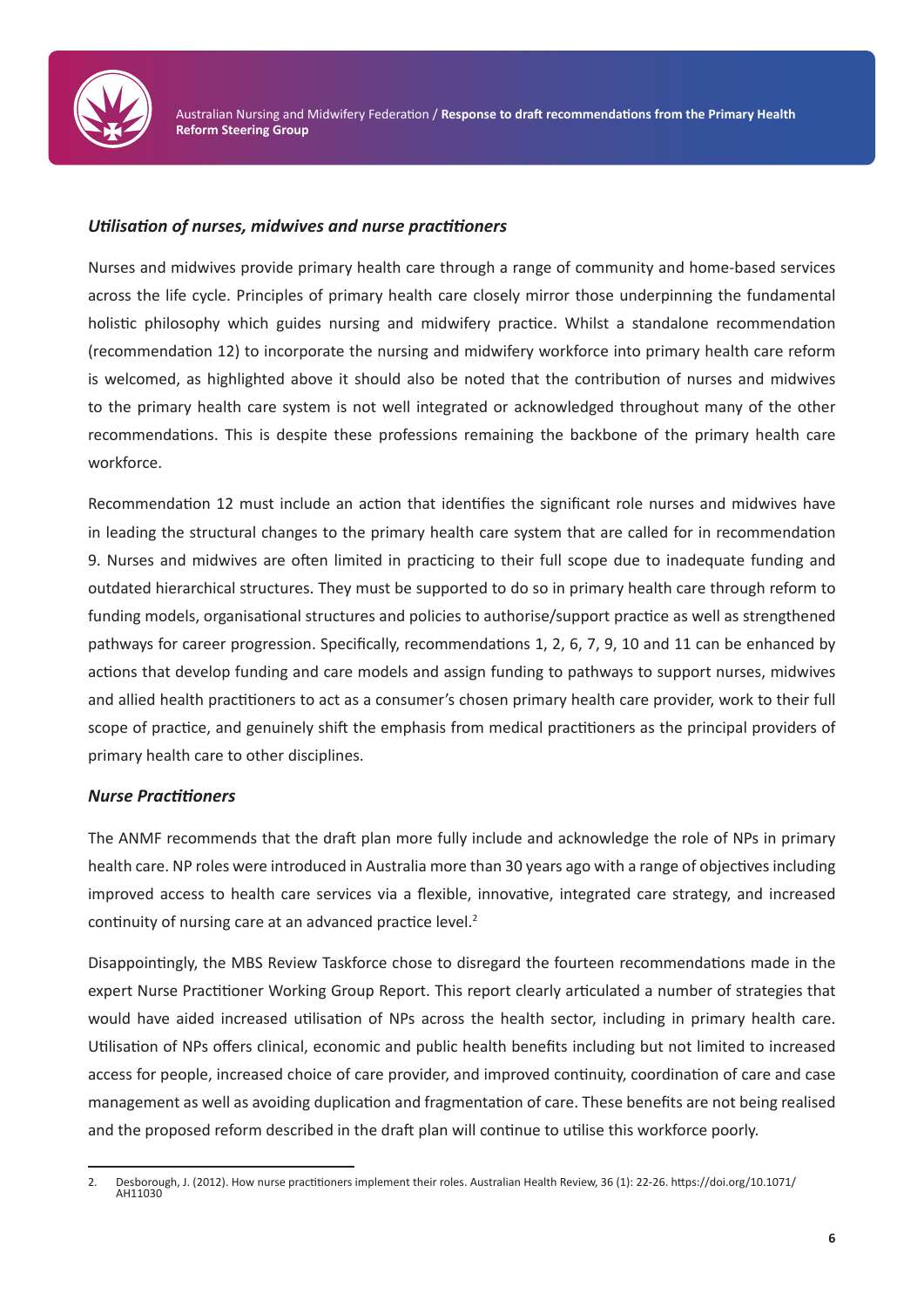

Greater inclusion of NPs in any primary health care reform upholds the very principles of primary health care offering an equitable and viable choice, and increased access for consumers alongside existing models.

The ANMF calls on the Steering Committee to incorporate NPs in every recommendation and identify them as leaders in an effective, comprehensive and cost-effective primary health care system.

#### *Building workforce capacity*

The ANMF agrees that career pathways in primary health care should be further developed and invested in for the future, as detailed in recommendations 10, 11, 12 and 14. Exposure to this area of practice could be improved and should be routinely included in undergraduate clinical placement options. We know from the success of primary health NPs in the United States that the main barrier to similar utilisation of highly skilled, experienced, qualified nurses in Australia is the lack of funded positions. The workforce is available, and can be established in far less time than other measures that involve retraining or transition, needing only the supported Masters-level qualification and a funded role on completion.

### **SECTION TWO – Recommendation-specific feedback**

#### *Recommendation 3 – Funding reform*

The ANMF strongly recommends midwives be added to Action 3.2.2. In the recent MBS review of midwife item numbers, the Taskforce questioned "*whether the MBS is the best model of care for midwifery services and agreed with the Participating Midwives Reference Group that alternative models and pathways and funding*  mechanisms...should be explored and considered" (p1)<sup>3</sup>. Midwives provide essential primary health care and evidence supports increased uptake of midwifery continuity of care for improved maternity outcomes. It is therefore critical that actions to grow community midwifery services and ensure equitable access for women and families to choose their care provider are included in any primary health care reform.

#### *Recommendation 4 - Aboriginal and Torres Strait Islander health*

Culturally safe care is an essential component to closing the health inequity gap, and Aboriginal Community Controlled Health Organisations (ACCHOs) are a demonstrably effective way of addressing many of the contributing factors to inequity of access. The ANMF requests the phrase "our Indigenous communities" on p. 3 be reworded, as many Aboriginal and Torres Strait Islander peoples find the use of the term 'our' by people and institutions outside their communities as inappropriately possessive and patronising. Using the term 'Aboriginal and Torres Strait Islander' rather than 'Indigenous' removes ambiguity around which Indigenous communities the draft plan is referring to.

<sup>3.</sup> Australia. Department of Health, Medicare Benefits Schedule Review Taskforce. (2020). Taskforce findings: Participating Midwives Reference<br>-Group Report. Canberra: Commonwealth of Australia. https://www.health.gov.au/si participating-midwives-reference-group-report.pdf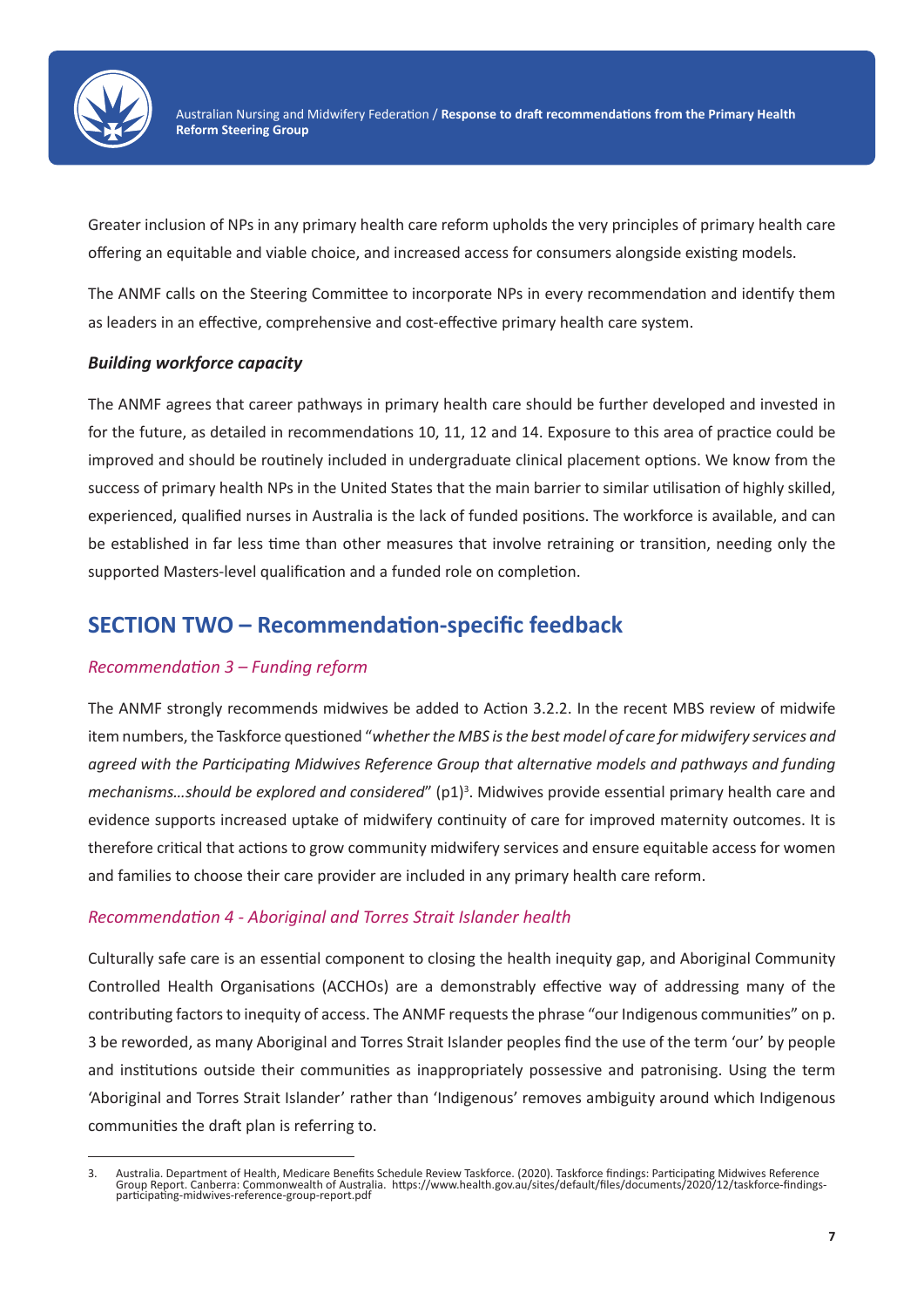

#### *Recommendation 8 - Improved access for people with poor access or at risk of poorer health outcomes*

Individualised care that prioritises populations at higher risk of physical and/or mental ill-health is essential to equity of health over the lifespan. The ANMF supports the actions listed in this recommendation, but notes that people who are homeless, who have had custodial contact with the corrections system (including minors in juvenile detention and refugees who were held in detention, on- or off-shore), or who have current or recent substance use that negatively affects their lives or relationships should be included alongside the groups with identified health inequity.

#### *Recommendation 12 – Nursing and midwifery workforce*

In addition to the comments in section one, the ANMF suggests the following changes to recommendation 12:

- − The use of the term "top of scope" should be replaced by "full scope of practice" as nurses and midwives provide holistic, person-centred care as it's needed, not fragmented care that only uses the "top" of their scope of practice;
- The workforce strategy should also include the development of a national primary care midwifery strategy;
- − To reflect the language of already existing successful primary health care models, this recommendation should include the words "nurse-led and midwife-led continuity of care models";
- The use of the term 'credentialed' should be removed. In the Australian context, nursing and midwifery practice is regulated through statutory regulation in the form of profession-specific registration. Nurses and midwives practicing in Australia do not need additional 'credentialing' hurdles beyond the relevant continuing professional development required for annual registration, and any post-graduate education specified for a particular role, as determined by the employer and state or territory health departments;
- The scope of practice of nurses and midwives as it relates to prescribing is also regulated by the Nursing and Midwifery Board of Australia (NMBA). This is not, and should not be, linked to a 'credentialing' process in primary health care, or any other setting;
- − To address the inequitable funding that is available to people choosing midwifery services, action 12.5 should include a review of funding models for midwifery-led models of care;
- Rather than reviewed, collaborative arrangements for NPs must be removed. Scope of practice and 'credentialing' frameworks for NPs are not required as NPs are regulated and endorsed by the NMBA; and
- There is a lack of access to care for many underserved and disadvantaged communities due to the current barriers and restrictions for NPs, in particular, but also to nurse and midwife-led models of care. Funding and incentivisation of primary health care nursing and midwifery should include measures to create nurse-led and midwife-led clinics/health services as well as attract and retain NPs, nurses and midwives to practice in primary health.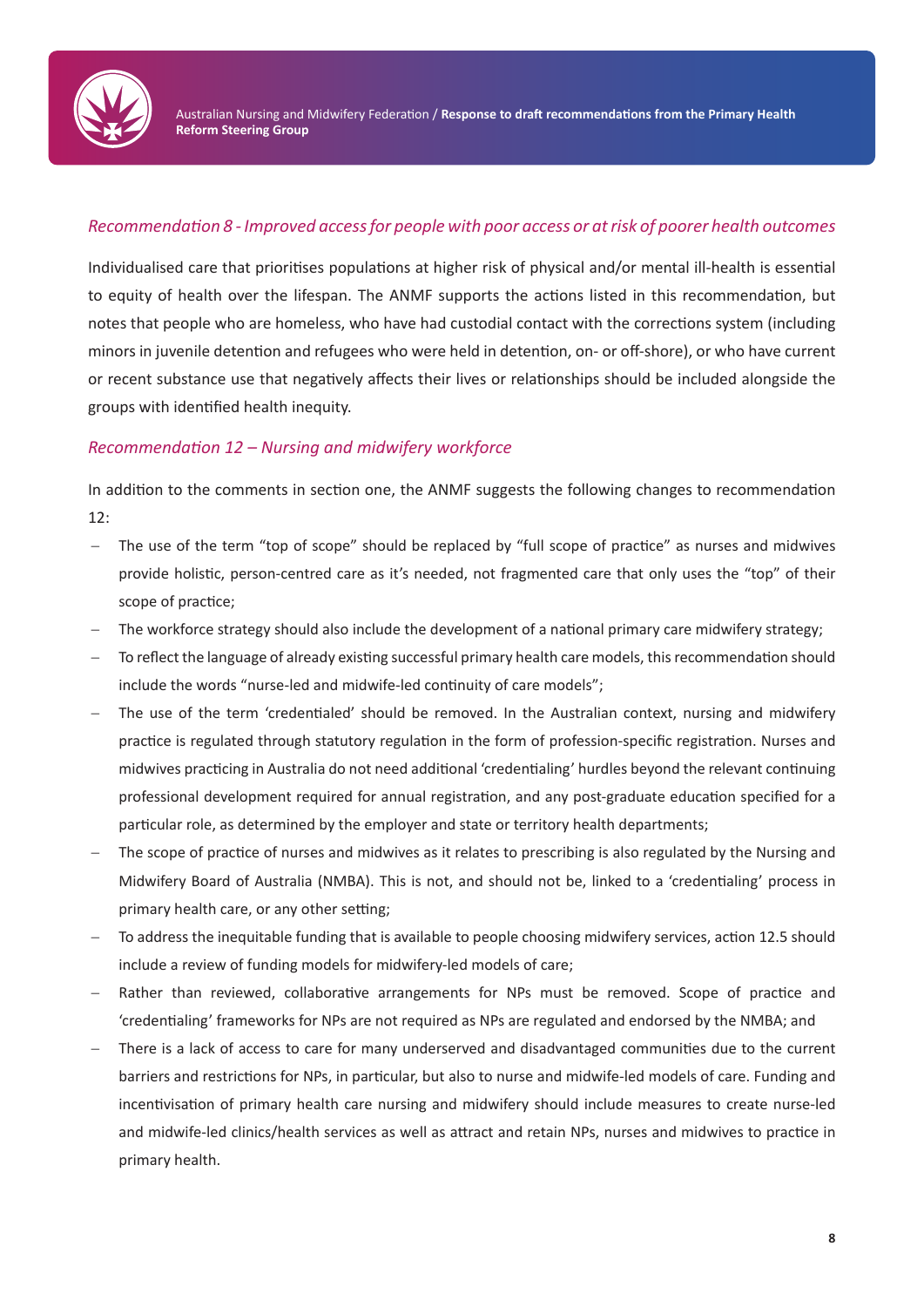

#### *Recommendation 13 - Broader primary health care workforce*

The ANMF has concerns with the language of recommendation 13 and more particularly actions 13.2 and 13.3 with regards to '*unregulated*' and '*non-traditional*' workers and '*new professions*.' Primary health care requires practitioners who are qualified, educated and skilled to provide the care to achieve the optimal outcomes desired from this reform. Providing basic care adds invaluable assessment data to inform care planning and evaluation of that care and should remain the remit of primary health care practitioners. As regulated health practitioners, nurses and midwives are required to supervise and delegate all nursing and midwifery practice using existing frameworks. They are responsible and accountable for the provision of nursing and midwifery care.

Whilst the actions identify strengthening the training, support and boundaries of unregulated care workforces, caution must be taken to avoid expanding utilisation of these workforces as a cost saving measure thereby decreasing the requirement for skilled, regulated practitioners and increasing care fragmentation. The Primary Health Reform Steering Group should look no further than the crisis in the aged care sector and the safety and quality issues related to a workforce that is over reliant on a large unregulated care worker component to see that an inappropriate skill-mix is a significant risk.

#### *Recommendation 19 - Primary health care in national and local emergency preparedness*

Climate change means that Australia, as one of the globe's most vulnerable countries, faces a future of increasingly frequent and severe emergencies, from national disasters (such as the 2019/20 bushfire season) to localised incidents that affect already-traumatised communities (such as the fire, flood and cyclones affecting Queensland local Government areas in 2019). It is essential that health care responses to these disasters are coordinated, flexible, tailored, trauma-informed, and provide support for first- and secondary responders.

The ANMF recommends an additional action be added following 19.6 titled "Primary health care following an emergency". This action should include identification of targeted public health campaigns and upscaling of primary health care services to address the long-term impact on all aspects of health resulting from trauma relating to the experience of an emergency and the decrease in uptake of health surveillance and maintenance activities during an emergency and the immediate recovery period.